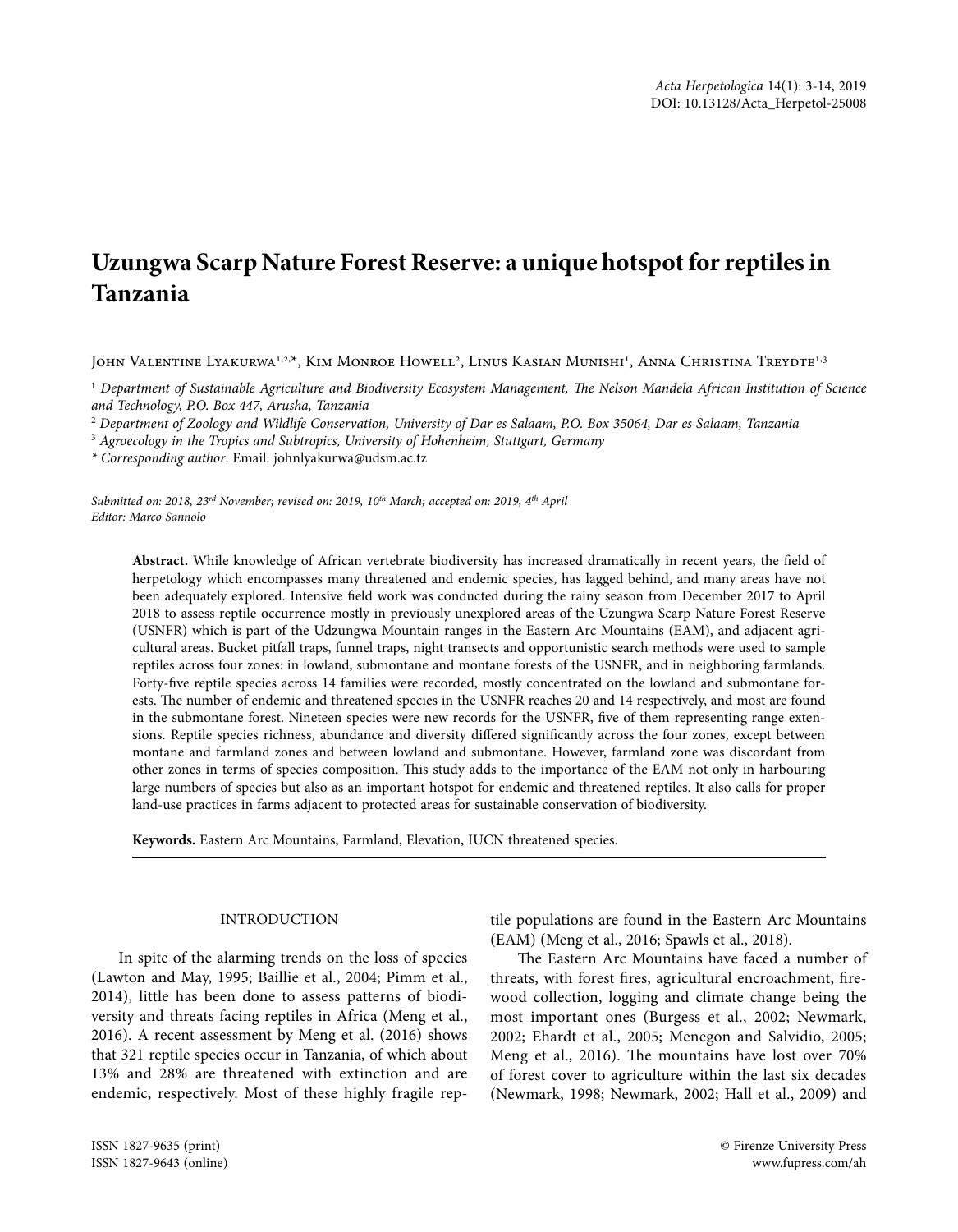currently support a large number of people (Ndangalasi et al., 2007; Platts et al., 2011). The same impacts have been reported from the Uzungwa Scarp Nature Forest Reserve (USNFR) (Zilihona et al., 1998; Menegon and Salvidio, 2005; Rovero et al., 2012), which encompasses the southern portion of the EAM. This reserve was recently upgraded from "forest reserve" to "nature reserve" category (URT, 2017), calling out for a higher protection status due to its unique biodiversity. Despite this upgrade, information regarding USNFR's biodiversity is extremely scant.

Since some reptile species possess very narrow distributional ranges and depend on highly-specific habitat requirements (Spawls et al., 2004; Meng et al., 2016), they become more vulnerable to the ongoing anthropogenic activities than wide-ranging species. Menegon and Salvidio (2005) showed that elevation determined distribution patterns of reptiles in the USNFR and reported most endemic species to be restricted to higher elevations. The same high elevation areas have faced severe agricultural expansion in the USNFR (Zilihona et al., 1998; Ehardt et al., 2005) and little is known on how reptiles utilize the transformed areas. As some of the farms are found on high elevations, the latter generally hosting more endemic species compared to lower elevations, these reptile species might extend to the farms close to the forest edge on the plateau side.

While there are several reports on reptiles of the USNFR (e.g., Menegon and Salvidio, 2005; Lyakurwa, 2017), most of these surveys were limited to the southern part of the reserve and to our knowledge, no study has ever investigated how reptiles utilize the agricultural areas bordering the USNFR. Since the previous reports examined both amphibians and reptiles simultaneously (except Lyakurwa, 2017), the surveys were limited to methods which could capture both species groups. A project on Uzungwa Scarp hyper-endemic amphibians has revealed a number of new records in the same area, especially with respect to the distribution extension of the hyper-endemic species and of new species of *Nectophryoides* (Tonelli et al., 2017), that were mostly found in the previously unexplored areas, and has emphasized the need for detailed surveys for reptiles. This study focused on assessing reptile occurrence in the least explored areas of the USNFR and adjacent agricultural lands. Our results on how endemic and threatened reptiles utilize the USNFR and the nearby areas dominated by human activities can be used for local and long-term conservation planning in this and other protected areas of Tanzania.

# MATERIALS AND METHODS

#### *Study site*

This study was carried out in the Uzungwa Scarp Nature Forest Reserve (USNFR) and adjacent areas. The USNFR covers the southeastern part of the Udzungwa mountains and lies between 7°39'-7°51'S, and 35°51'-36°02' E (Ndangalasi, 2005). With an altitudinal range of 300 m.a.s.l to 2,068 m a.s.l it covers a total area of 207 km2 (Shangali et al., 1998; Ndangalasi et al., 2007; URT, 2017). It borders the Chita River to the south, the Kidete River to the north and the Ruaha, Iwolo and Lukosi rivers to the west (Ndangalasi, 2005). Average rainfall in the USNFR is unimodal (from November to May) and ranges from 1,800 mm to 3,000 mm per year (Shangali et al., 1998; Ndangalasi, 2005). The average temperature varies seasonally and is estimated to range from 15 to 20 °C on the highlands and 19 to 27 °C in the lowlands (Ndangalasi, 2005). The nature reserve is comprised of lowland (< 800 m a.s.l), submontane (700- 1,400 m a.s.l) and montane forests  $(> 1,400 \text{ m a.s.}$ l), with areas of seasonally inundated grasslands and grassland with bushes (Shangali et al., 1998; Zilihona et al., 1988).

## *Data collection*

Data were collected during day and night for five consecutive months in the wet season, from mid-December 2017 to the end of April 2018. Selection of sampling sites was primarily based on elevation, vegetation types (Shangali et al., 1998; Zilihona et al., 1998) and land use type. Other factors known to influence reptile abundance and distribution were also considered at each site. These factors included the amount of leaf litter, availability of rotten logs, distance from water bodies and from rock crevices, following Howell (2002) and McDiarmid et al*.*  (2012). The study area was divided into four zones; three inside the USNFR, i.e., lowland forest, submontane forest and montane forest following Shangali et al*.* (1998) and Zilihona et al. (1998) with some slight modifications. The fourth zone was set in farmlands bordering the USNFR. These farms were located on the plateau side of the reserve (with elevation range similar to that of a montane zone) and were of interest to this study to verify if the observed pattern of endemism in the reserve would extend beyond the protected area. Each zone consisted of three sites (12 sites in total), each with a radius of 1 km, and placed at least 2 km apart. Data collection took place for ten days at each site (alternated between zones to reflect the timing and commonality of the season between sites throughout the data collection period), making a total of 120 days (90 and 30 days in and outside the USNFR, respectively). Several methods (bucket pitfall traps with drift fences, funnel traps, night transects and opportunistic searches) were used following Howell (2002) and McDiarmid et al. (2012) in order to maximize captures. One bucket pitfall trap line (Howell, 2002) consisted of a 55 m long drift fence, eleven 20-L buckets, set at an interval of 5 m and 10 double-ended funnel traps placed alternately between each bucket. Two bucket pitfall trap lines were established at each site, summing up to a total of six trap lines (66 buckets, and 60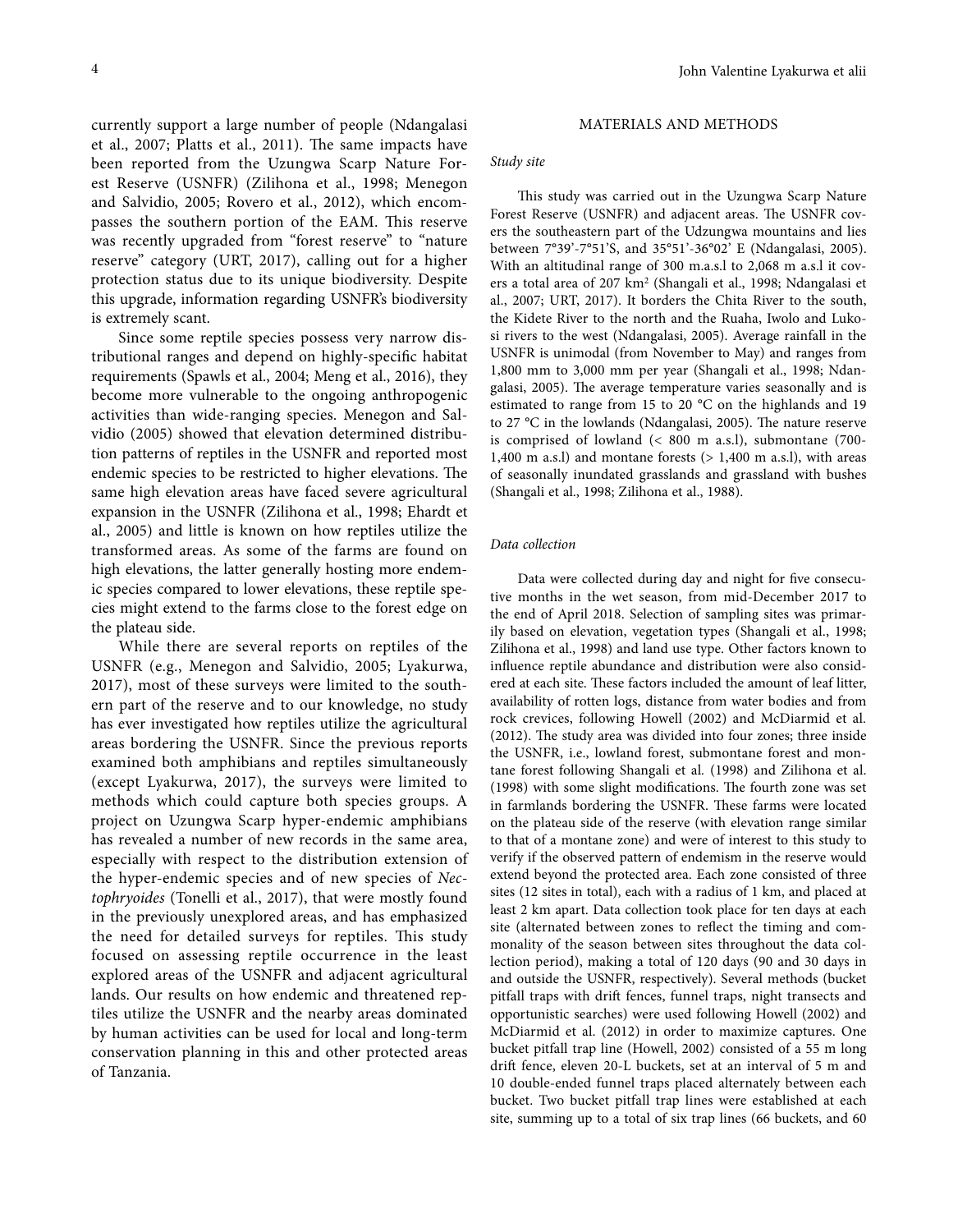funnels traps) per zone. Trapping was done for eight consecutive nights, in which trap monitoring was done immediately following sunrise and late afternoon, following Stanley et al. (1998) and Howell et al. (2012). A total of 176 bucket pitfall trap nights and 160 funnel trap nights were carried at each site leading to 2112 and 1920 bucket pitfall trap nights and funnel trap nights, respectively, for the entire study.

In addition, a total of four 50 m night transects were set at each site (total of 48 transects for the entire study), encompassing a range of micro-habitats (*sensu* Menegon et al., 2008). Each transect was located, marked in advance and searched thoroughly following Lyakurwa (2017). Since pitfall traps and night transects alone cannot adequately sample all species of reptiles, these methods were supplemented by opportunistic searching, during which reptiles were searched for in their possible hiding/ basking places. All reptiles encountered casually or in locations apart from the 12 sampling sites but within the study area were also recorded as opportunistic encounters. Species identification followed Spawls et al. (2018) while threat status followed Meng et al. (2016). Grouping of endemic/near endemic species based on their dependency to the forest followed Burgess et al. (2007). Kruskal Wallis test (Kruskal and Wallis, 1952) with Dunn's multiple comparisons was used to compare the overall reptile species abundance in the four zones while diversity was compared using Hutcheson's t-test (Hutcheson, 1970). Shannon Wiener index was used for species diversity. Species composition among the four zones and between the surveyed sites was compared using the Bray-Curtis similarity index (Legendre, 1998; Greenacre and Primicerio, 2013). Data were analyzed using R software version 3.5.0 and Paleontological Statistics software (PAST) version 2.17 (Hammer et al., 2001). Statistical significance was considered when P was less than 0.05. Voucher materials were deposited at the Department of Zoology and Wildlife Conservation of the University of Dar es Salaam (Appendix 1).

#### RESULTS

A total of 358 individual reptiles were recorded, representing 45 species in 14 families (Appendix 1). Thirtythree species were found in the USNFR alone, two in farmland alone, and 10 in both (Appendix 1). Seven species (*Kinyongia sp*, *Trioceros deremensis*, *Broadleysaurus major*, *Crotaphopeltis tornieri*, *Dendroaspis angusticeps*, *Gonionotophis nyassae* and *Lycophidion uzungwense*) were single observations while three were double observations (*Urocotyledon wolterstorffi*, *Trioceros tempeli* and *Afrotyphlops nigrocandidus*). Most individuals were found on trees (40.3%), understorey (25.5%), underground (9.1%), dead logs (6.6%), rocks (3.3%) and in farmlands, some individuals were found on house walls (0.8%). Among reptiles which were found above the ground  $(n = 177)$ , 52.0% were found at 50-100 cm height, 32.2% between 100-300 cm height, and 15.8 % above 300 cm from the ground.

Nineteen species were new records for the USNFR, five of them representing range extensions (Appendix 1)

Table 1. Total number of reptiles species, number of IUCN threatened species, per families found in and around USNFR (Sources: Menegon and Salvidio 2005; Lyakurwa 2017, this study).  $NT =$ Near threatened,  $VU =$  Vulnerable,  $EN =$  Endangered

| Family             | Total          | Endemic        | NT             | VU             | ΕN       |
|--------------------|----------------|----------------|----------------|----------------|----------|
| Agamidae           | 1              | $\theta$       | $\theta$       | $\Omega$       | $\Omega$ |
| Atractaspidae      | $\mathfrak{D}$ | 0              | $\Omega$       | 0              | 0        |
| Chamaeleonidae     | 9              | 7              | $\mathfrak{D}$ | O              | 1        |
| Colubridae         | 12             | 2              | 1              | 0              | 1        |
| Elapidae           | $\overline{c}$ | $\Omega$       | 0              | 0              | 0        |
| Gekkonidae         | 8              | $\overline{c}$ | $\Omega$       | $\mathfrak{D}$ | $\Omega$ |
| Gerrhosauridae     | 1              | $\Omega$       | $\Omega$       | $\Omega$       | $\Omega$ |
| Lamprophiidae      | 3              | 1              | $\Omega$       | 0              | $\Omega$ |
| Natricidae         | 1              | $\Omega$       | $\Omega$       | 0              | $\Omega$ |
| Psammophiidae      | $\mathfrak{D}$ | $\Omega$       | 0              | 0              | $\Omega$ |
| Pseudoxyrhophiidae | $\mathfrak{D}$ | $\Omega$       | 0              |                | $\Omega$ |
| Pythonidae         | 1              | $\Omega$       | 0              | 0              | 0        |
| Scincidae          | 9              | $\overline{c}$ | 0              | 1              | 1        |
| Typhlopidae        | 1              | 1              | $\Omega$       | 1              | $\Omega$ |
| Varanidae          |                | 0              | 0              | 0              | O        |
| Viperidae          | 5              |                | 0              | 3              | O        |

from previously known distributional ranges. This raised the number of species in the USNFR and surrounding areas to 60 species across 16 families (Table 1 and Appendix 1). We documented that the USNFR harbours about 21% (20 species) of reptiles that are endemic/near endemic to Tanzania (Appendix 1). About 69% of reptiles endemic/near endemic to EAM are now confirmed to occur in the USNFR (Appendix 1). A large number of these endemics were chameleons (7 species), a number which is equivalent to 29% of all Tanzanian endemic chameleons.

The number of species considered as globally threatened/ near threatened with extinction (Near Threatened, Vulnerable, Endangered or Critically Endangered) reached 14 in the USNFR (Appendix 1), equivalent to 33% of all reported threatened/ near threatened reptile species in Tanzania. Most of these species were found in the submontane forest (Appendix 1; Fig. 1 and 2).

Except for *Afrotyphlops nigrocandidus*, all strictly forest dependent endemic/ near endemic species were found only in the protected areas of the USNFR (Appendix 1). Similarly, other endemic reptiles were found in areas inside the USNFR with the exception of *Trioceros tempeli* and *T.werneri* which were found both inside and outside the reserve and *Lycophidion uzungwense* which was only found outside the reserve (Appendix 1). Outside the USNFR, *A. nigrocandidus* was found in a farm plot while *T. tempeli*, *T.werneri* and *L. uzungwense* were found in natural forest fragments, in fruit trees (the former two)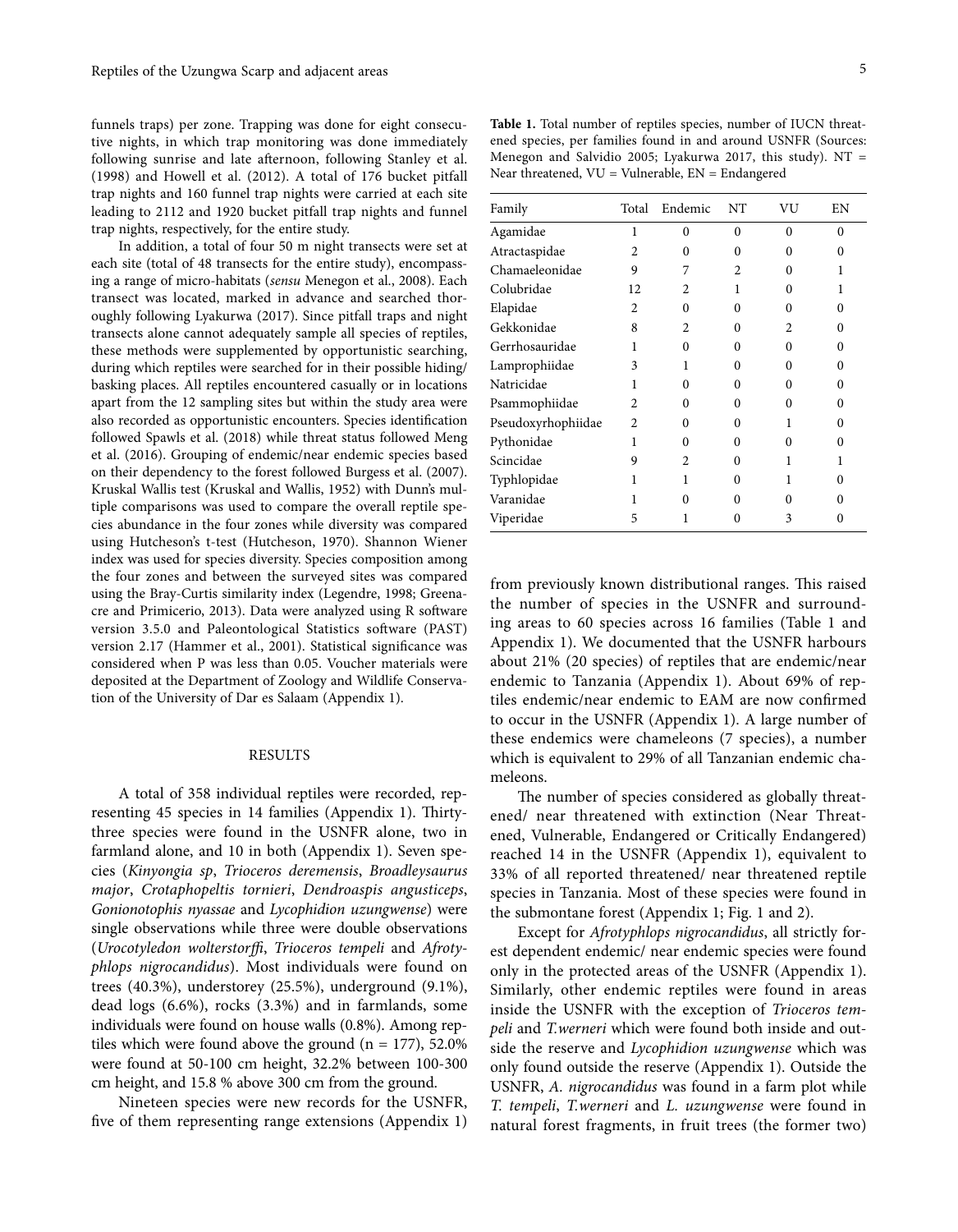

**Fig. 1.** Distribution of endemic, Vulnerable, Near Threatened and Endangered reptile species in the Uzungwa Scarp Nature Forest Reserve and adjacent areas as assessed from December 2017 to April 2018. Low 1,2,3 = Lowland sites, Farm1,2,3 = Farmland sites, Sub1,2,3 = Submontane sites, Mon 1,2,3= Montane sites.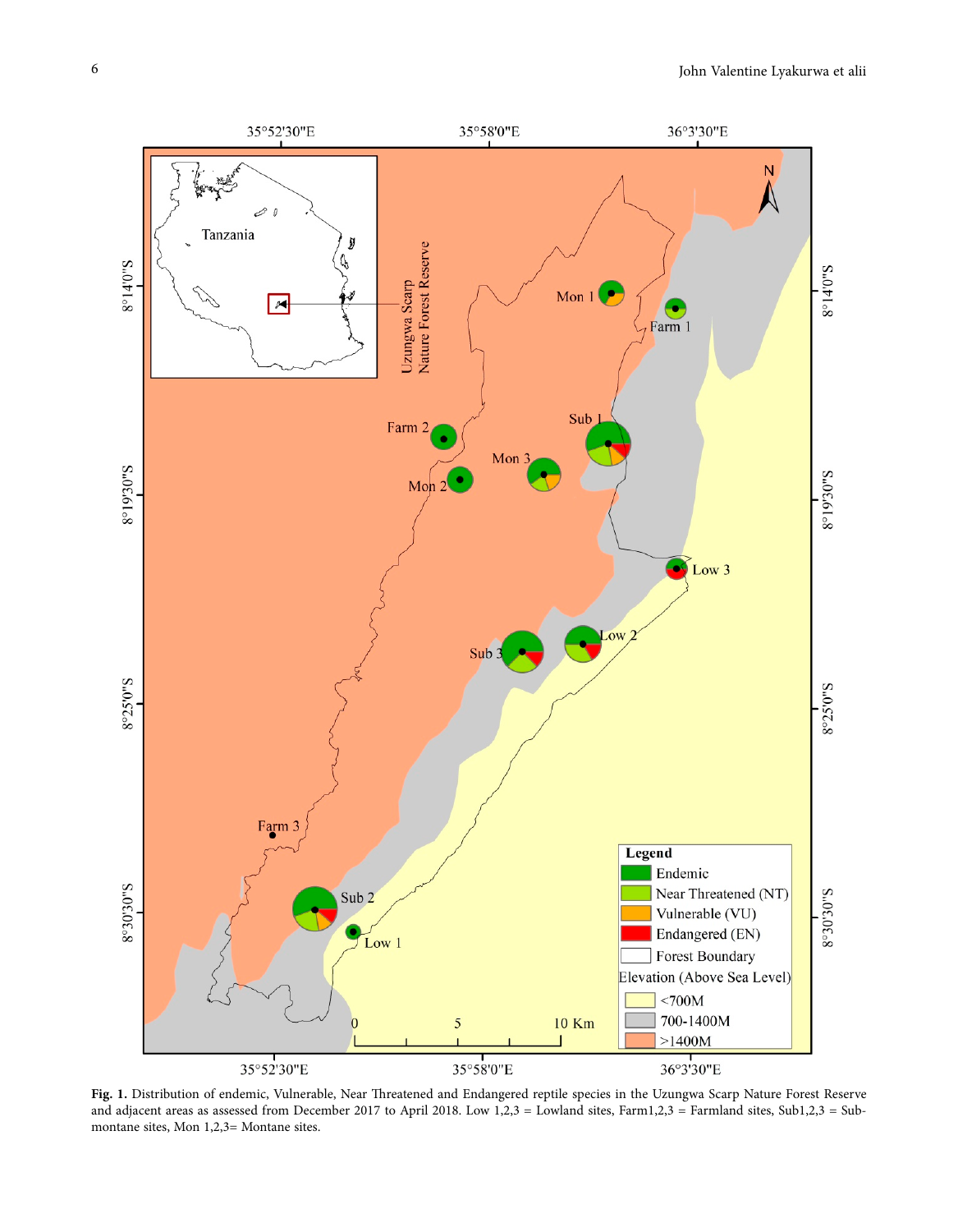

**Fig. 2.** Mean number of endemic, Near Threaterned (NT), Vulnerable (VU) and Endangered (EN) reptile species in the four surveyed zones of the Uzungwa Scarp Forest Nature Reserve and adjacent agricultural areas.

and commercial forests dominated by *Cupressus sp.* and *Pinus sp*. Maize and bean fields were poor in reptile species, with only *Philothamnus hoplogaster*, *Lygodactylus grotei* and *Trachylepis varia* being the common residents.

All reptiles observed by Lyakurwa (2017) were also recorded during this study, except for *Buhoma procterae*, *Natriciteres variegata*, *Python natalensis* and *Xyelodontophis uluguruensis* (Appendix 1). Nine species recorded by Menegon and Salvidio (2005) in the same area were not found during this study (Appendix 1). *Lycophidion uzungwense*, previously found inside the USNFR by Menegon and Salvido (2005), was only found in a natural forest patch outside the USNFR. These patches, together with commercial forests and fruit trees in agricultural lands, also proved to be important for chameleons (especially *Trioceros tempeli* and *T. werneri*) (Fig. 3A). *Kinyon-*



**Fig. 3.** Some of the reptile species recorded in the USNFR from December 2017 to April 2018. A male *Trioceros werneri* on a commercial plant outside the USFNR (A), *Kinyongia sp* (B), *Aparallactus sp* (C), *Cnemaspis sp* (D), Male (A) and Female (B) *Urocotyledon wolterstorffi*. The above *Cnemaspis, Aparallactus and Kinyongia* could not be identified with certain to species level using Spawls et al. (2018).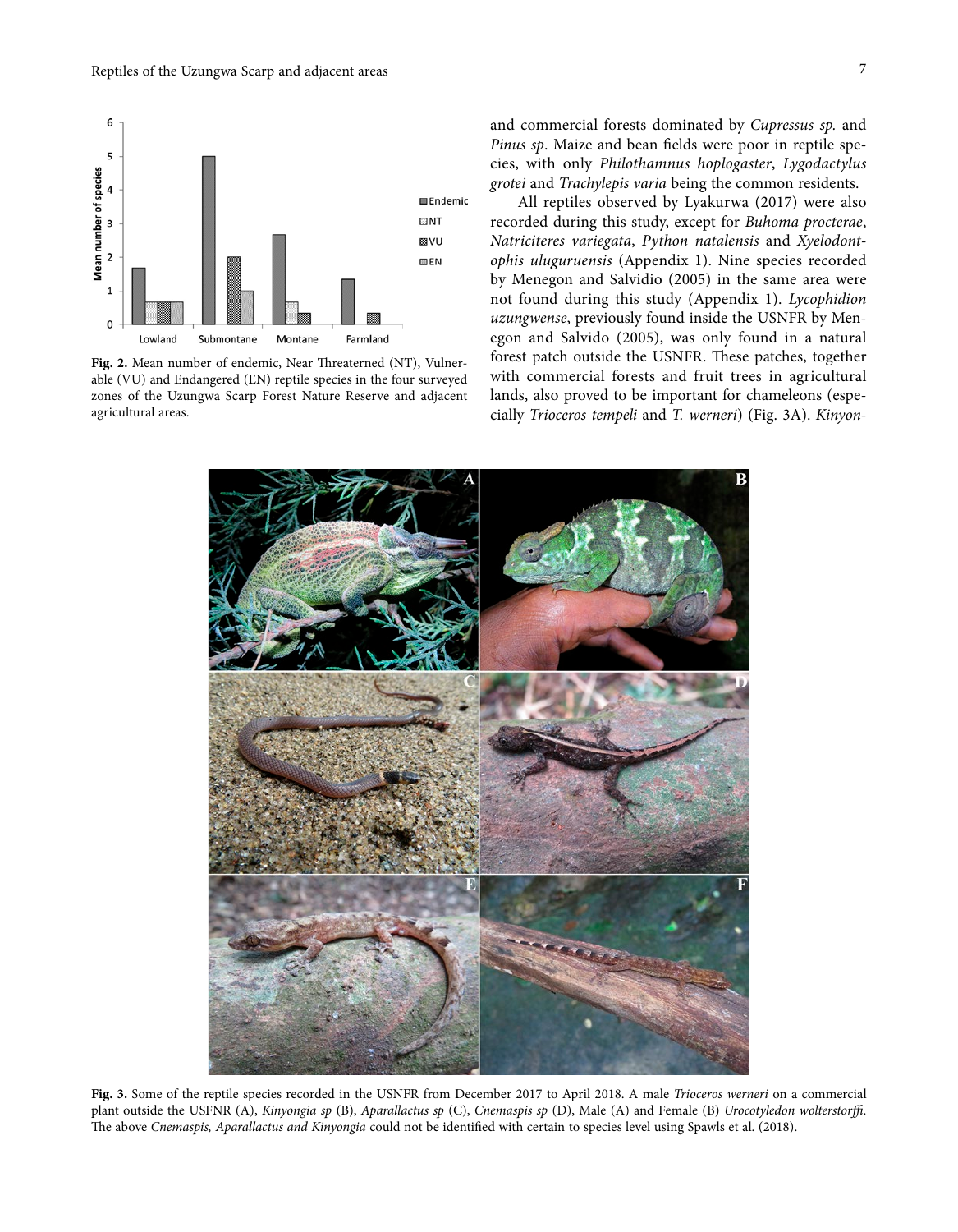*gia sp* (Fig. 3B) is believed to be a new species similar to *Kinyongia fischeri* based on morphological grounds. Similarly, *Aparallactus sp* (Fig. 3C) needs further studies as the currently available identification key by Spawls et al. (2018) was not sufficient to identify it to species level. The genera *Lygodactylus*, *Cnemaspis* (Fig. 3D) and *Urocotyledon* (Fig. 3E and 3F) encompass individuals with highly varying morphology and our findings likely represent more than one cryptic species in these genera.

Lowland and submontane forests contained a similar number of species, which decreased more than half towards montane forest and farmlands (Appendix 1). Overall reptile abundance differed significantly across the zones (H = 18.187, P = 0.0004). Further analysis using Dunn's multiple comparison showed no significant difference between farmland and montane forest and between lowland and submontane forests (Table 2). All other pairs were significantly different in overall reptile abundance (Table 2). However, Bray-Curtis similarity index showed farmland to be the most discordant zone (Fig. 4),

**Table 2.** Dunn's multiple comparison of overall reptile abundance in the four sampled zones of the USNFR and surrounding areas

| P value |
|---------|
| 0.001   |
| 0.467   |
| 0.004   |
| 0.001   |
| 0.281   |
| 0.003   |
|         |



**Table 3.** Hutchesons' t test summary of species diversity for the four surveyed zones of the USNFR and the surrounding areas.

| Comparison             | t value | DF  | P value |
|------------------------|---------|-----|---------|
| Farmland vs Lowland    | 8.854   | 181 | < 0.001 |
| Farmland vs Montane    | 1.678   | 124 | 0.096   |
| Farmland vs Submontane | 8.148   | 179 | < 0.001 |
| Lowland vs Montane     | 5.971   | 98  | < 0.001 |
| Lowland vs Submontane  | 0.912   | 196 | 0.363   |
| Montane vs Submontane  | 5.324   | 97  | < 0.001 |

**Table 4.** Species richness, diversity and Chao richness estimator (±SE) for the four sampled zones

|                   |      | Lowland Submontane Montane Farmland         |      |      |
|-------------------|------|---------------------------------------------|------|------|
| Species observed  | 26   | 24                                          |      |      |
| Chao Estimator    |      | 32.17±5.13 43.97±17.26 9.98±2.22 17.19±7.48 |      |      |
| Shannon diversity | 2.23 | 2.16                                        | 1.17 | 0.79 |

with lowland and submontane zones being more similar in species composition. Lowland, submontane and montane zones contained more forest dependent species than farmland zone (Appendix 1). Sites in the farmland zone were very similar in species composition than when compared with sites in the protected area (Appendix 2). Also, sites close to each other were more similar in species composition than distant sites, whereby some distant sites showed complete dissimilarity (Appendix 2). Species



**Fig. 4.** Similarity cluster among the four zones of the Uzungwa Scarp Nature Forest Reserve and adjacent areas based on Bray-Curtis similarity index (Single Average Link) as per the current study.

**Fig. 5.** Rarefaction curves for species recorded in the four sampled zones of the USNFR and surrounding areas from December 2017 to April 2018. Farm= Farmland (circle), Low=Lowland (triangle), Mon=Montane (square), Sub=Submontane (plus sign). Shaded region surrounding each line represent 95 % confidence levels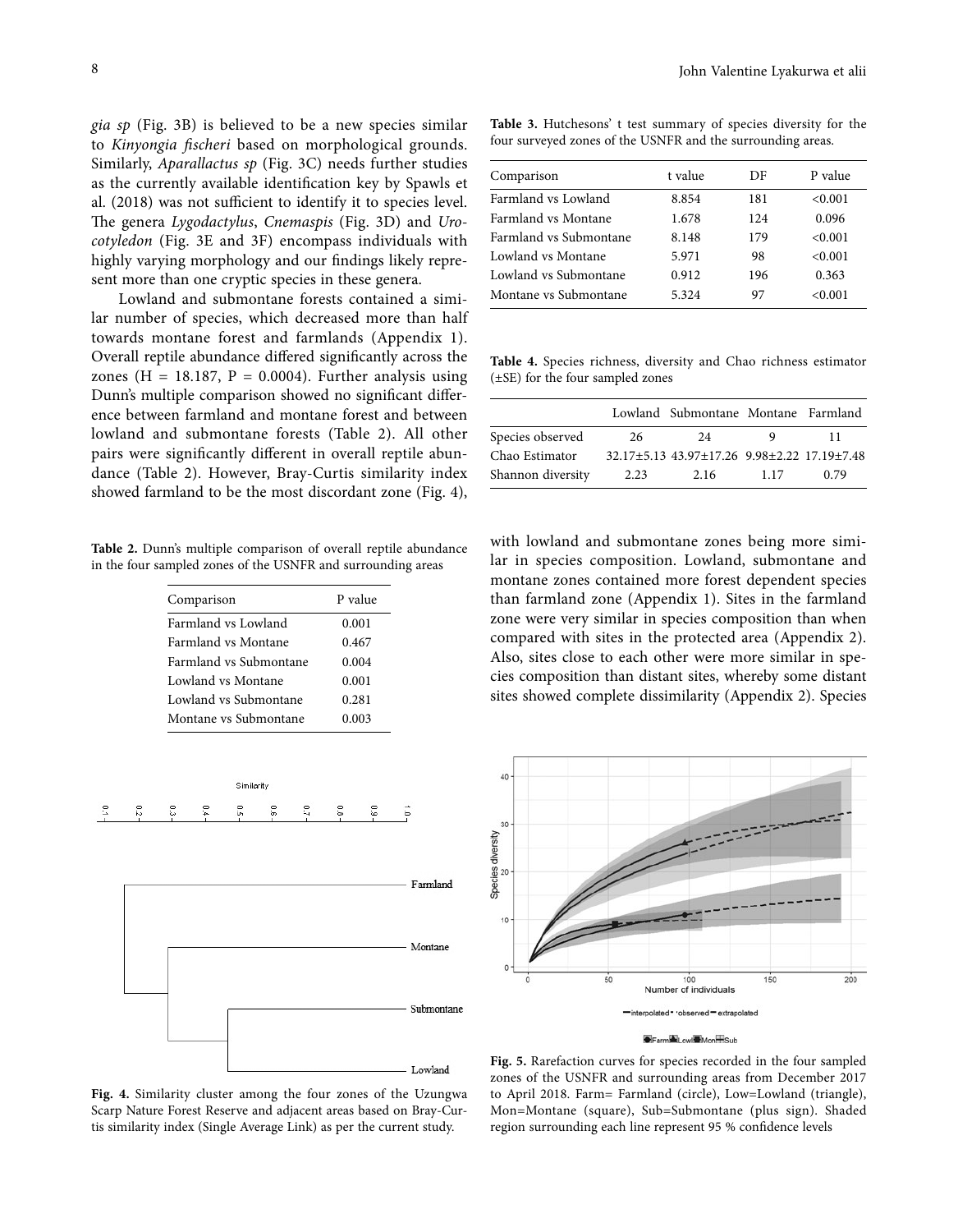diversity in lowland and submontane was significantly higher than farmland and montane (Table 3). However, species rarefaction curves for the zones did not reach an asymptote (Fig. 5). The mean  $(\pm SE)$  number of species for Chao estimator was higher than the observed species in all zones (Table 4).

## DISCUSSION

With our study, we were able to almost double the number of reptile species for the USNFR, from 33 species (Menegon and Salvidio, 2005) and 38 species (Lyakurwa, 2017) to 60 species. Such a result pinpoints the Udzungwa mountains as biologically the richest mountain block in the EAM in terms of herpetofauna, harboring the highest number of endemic and near endemic reptile species (34), followed by East Usambara (32), Uluguru (29) and Nguru (19) (Burgess et al., 2007). Previously, in terms of herpetofauna, this mountain range was ranked after Usambara and Uluguru mountains (Howell, 1993; Burgess et al., 2007). Three species out of the nine classified as globally threatened, endemic to Tanzania and climate change-vulnerable by Meng et al. (2016), are now confirmed to occur in the USNFR. This result highlights the importance of protecting these mountains and calls out for more long-term surveys in other parts of the Udzungwa and the EAM.

Although faunal surveys are recognized as one of the most critical steps in assessing forest biodiversity (Stanley et al., 1998), little attention has been given to African herpetology (Spawls et al., 2004; Largen and Spawls, 2010; Meng et al., 2016; Tolley et al., 2016). There are many areas in East Africa which are yet to be explored in a herpetological context (Spawls et al., 2004) and this study shows the need for detailed surveys even in previously visited areas, supporting Howell (1993) and Spawls et al. (2004), who showed the possibility of getting new records in most areas of East Africa, due to lack of intensive surveys in most parts of the region. The overall shortage of information adds more risk to the conservation of African biodiversity (Tolley et al., 2016), particularly herpetofauna and may lead to misallocated conservation priorities (Pimm et al., 2014), especially in a biodiversity hotspot country like Tanzania.

Contrary to previous studies, we found that most endemic, near endemic and IUCN threatened species were concentrated in the submontane forest of the USN-FR. Menegon and Salvidio (2005) and Menegon et al. (2008) reported that the number of endemic and near endemic reptile species increases with altitude. Similarly, Burgess et al. (2002) reported more endemic vertebrates in montane forests of the EAM and fewer in lowland, submontane and upper montane forests. A large number of endemic and threatened species in the submontane forest areas might be due to the intermediate environmental conditions in the mid-elevation zones, which accommodate both high and low elevation specialists (McCain, 2010). However, the same zone has suffered from severe forest loss in recent years (Burgess et al., 2002) and it is not clear how this has been affecting reptiles. We hope that the recent upgrading of the protection status of the reserve will reduce the destruction activities that have been going on in submontane forests.

Farmland zone had fewer forest dependent species compared to other zones which agree with Burgess et al. (2007) who reported most EAM endemic species as specialists of dense forests. Our findings also highlight how the type of farming (e.g commercial tree plantation and some natural vegetation around/in the farm plots) might influence reptile assemblage and shows the potential of the farms surrounding the USNFR in buffering the montane forests. Some strictly forest-dependent species were found at the forest edge and can act as important indicators of ecosystem health following more studies. Therefore, land-use planning is highly important, particularly in the farmlands as the endemic species were found mainly in natural forest patches, fruit trees and commercial tree plantations near the USNFR, of which the species might decline in the future without proper land management.

While we have gathered data on reptiles from many more sites and over a prolonged period in the wet season compared to any other study in the Udzungwa mountains, there is still a need for subsequent surveys in the area, both in the dry and wet seasons. This is especially important, as the current species accumulation curves have not yet reached an asymptote showing the possibilities of getting new records. Some reptile species are highly secretive, have low population densities and/or are locally distributed (Spawls et al., 2004; Meng et al., 2016), making it possible to miss them when sampling only in one season. Since we found only a few reptiles (especially chameleons in the genus *Trioceros*) more than 10 m high, we recommend more efforts on sampling canopy dwellers (e.g., use of arboreal traps in future studies). Similarly, sampling all zones simultaneously might provide more meaningful data, which, was not possible in our study due to logistical constraints. Three to five years of consecutive trapping (McDiarmid et al., 2012) across various seasons (Stanley, 1998; Howell, 2002) has been recommended in order to increase the probability of recording rare species. Subsequent surveys will also enable documenting species that this study failed, adding to the con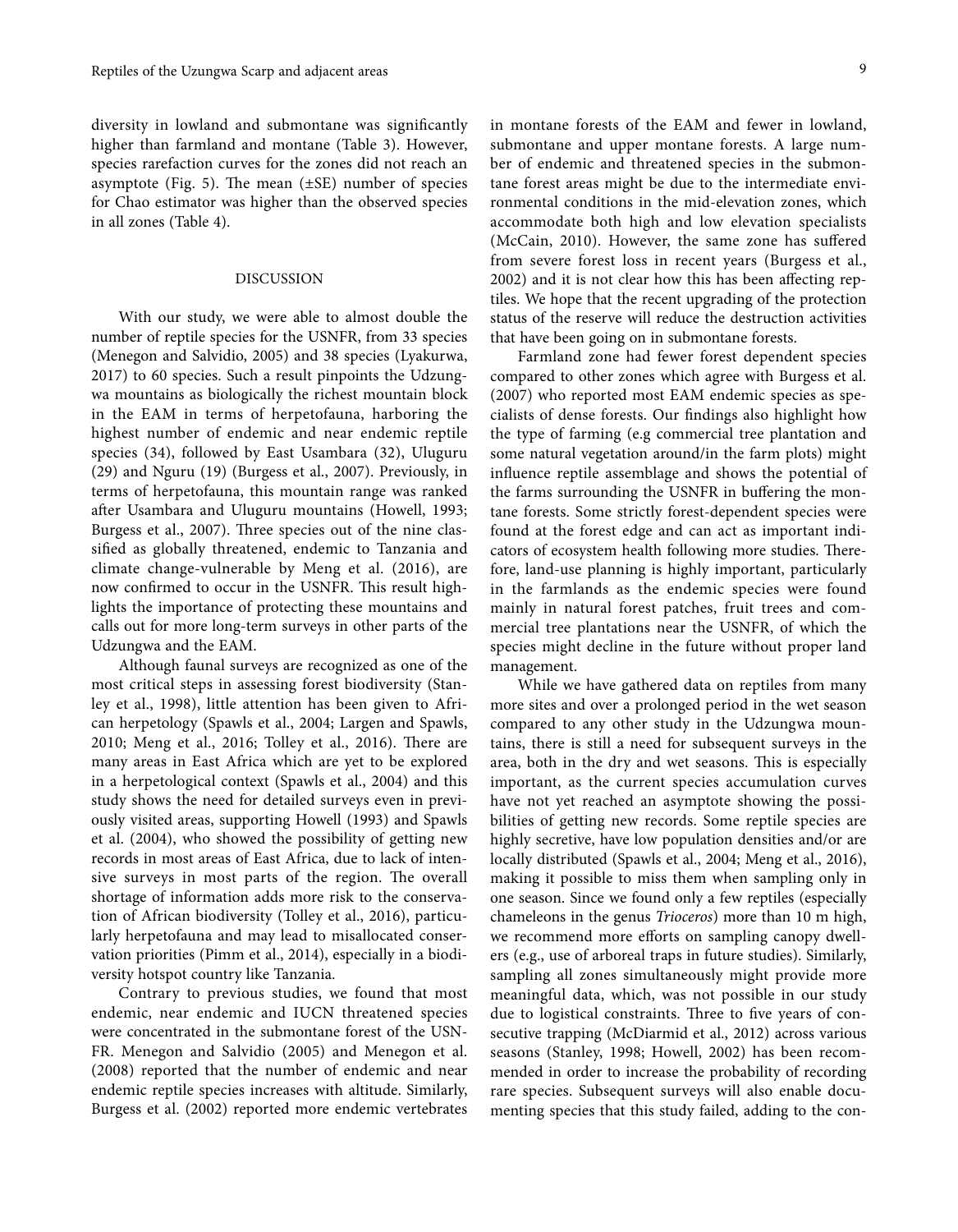servation value of not only the USNFR and Udzungwa mountains but the entire EAM region. This article has shown the importance of re-assessing the herpetofauna of EAM, and adds to the importance of conserving these mountains.

## ACKNOWLEDGEMENT

We would like to thank WWCT and WWF (Prince Bernhard scheme) for the financial supports, TFS, and the USNFR management (especially Yusuph Tango and Renatus Msabo) for issuing research permits (TFS/SHZ/USNR/281/402/01/10/ TFS/SHZ/ USNR/281/402/01/10/54). We are grateful to our field assistants Abdala Chiponda, Magnus Kahise, Ngwabi Moto, Michael Mpwage, Dan Kinyele, Ronald Nganyori and various porters for their help. Additional advice was given by Elena Tonelli, Simon Loader and Andy Bowkett on the study design. We also acknowledge village government officers and villagers from all villages surrounding the USNFR for their generosity. In addition, we thank Stephen Spawls and Michele Menegon for sharing some of their unpublished materials and support in identification of some species.

## REFERENCES

- Baillie, J.E.M., Hilton-Taylor, C., Stuart, S.N. (2004): IUCN Red List of Threatened Species. A Global Species Assessment. IUCN, Gland, Switzerland and Cambridge.
- Burgess, N., Doggart, N., Lovett, J.C. (2002): The Uluguru Mountains of eastern Tanzania: the effect of forest loss on biodiversity. Oryx **36**: 140-152
- Burgess, N.D., Butynski, T.M., Cordeiro, N.J., Doggart, N., Fjeldsa, J., Howell, K.M., Kilahama F., Loader, S.P., Lovett, J.C., Menegon, M., Moyer, D.C., Nashanda, E., Perkin, A., Rovero, F., Stanley, W.T., Stuart, S.N. ( 2007): The biological importance of the Eastern Arc Mountains of Tanzania and Kenya. Biol. Conserv. **134**: 209-231.
- Ehardt, C.L., Jones, T.P., Butynski, T.M. (2005): Protective status, ecology and strategies for improving conservation of *Cercocebus sanjei* in the Udzungwa Mountains, Tanzania. Int. J. Primatol. **26**: 557-583.
- Hall, J., Burgess, N.D., Lovett, J., Mbilinyi., B., Gereau, R.E. (2009): Conservation implications of deforestation across an elevational gradient in the Eastern Arc Mountains, Tanzania. Biol. Conserv. **142**: 2510-2521.

Hammer, O., Harper, D.A.T., Ryan, P.D. (2001): PAST:

Paleontological Statistics software package for education and data analysis. Palaeontol. Electron. **4**: 9.

- Howell, K.M. (1993): Herpetofauna of the eastern African rainforests. In: Biogeography and ecology of the rainforests of eastern Africa, pp. 173-202. Lovett, J.C., Wasser, S.K., Eds, Cambridge University Press, Cambridge, UK.
- Howell, K.M., Msuya, C.A., Mligo, C., Werema, C., Kihaule, P., Honorati, M.K., Suleiman, H.O. (2012): Biodiversity surveys of poorly known coastal forests of southeastern Tanzania and Zanzibar. A consultancy report of the Department of Zoology and Wildlife Conservation to WWF Tanzania.
- Howell, K.M. (2002): Amphibians and reptiles: the herptiles, In: Davies G., Ed, African forest Biodiversity, a field survey manual for vertebrates, Earthwatch.
- Hutcheson, K. (1970): A test for comparing diversities based on the Shannon formula. J. Theor. Biol. **29**: 151- 154.
- Kruskal, W.H., Wallis, W.A. (1952): Use of ranks in onecriterion analysis of variance. 1. Amer. Statist. Assoc. **47**: 583-621.
- Largen, M., Spawls, S. (2010): The amphibians and reptiles of Ethiopia and Erithrea. Chimaira
- Lawton, J.H., May, R.M. (1995): Extinction rates. Oxford University Press, Oxford, UK.
- Lyakurwa, J.V. (2017): The reptiles of the Uzungwa Scarp Forest Reserve (USFR): an updated checklist with notes on Dagger-tooth Vine snake *Xyelodontophis uluguruensis*. J. East Afr. Nat. Hist. **106**: 57-65.
- Maritz, B., Alexander, G.J. (2007): Herpetofaunal utilisation of riparian buffer zones in an agricultural landscape near Mtunzini, South Africa. African J. Herpetol. 56(2): 163-169.
- Masterson, G.P.R., Maritz, B., Mackay, D., Alexander, G.J. (2009): The impacts of past cultivation on the reptiles in a South African grassland. African J. Herpetol. **58**: 71-84.
- McDiarmid, R.W., Foster, M.S., Guyer, C., Gibbons, W., Chernoff, N. (2012): Reptile biodiversity, standard methods for inventory and monitoring. University of California press
- Menegon, M., Salvidio, S. (2005): Amphibian and reptile diversity in the southern Uzungwa Scarp Forest Reserve, south-eastern Tanzania. African biodiversity: molecules, organisms, ecosystems. Proceedings of the 5th International Symposium on Tropical Biology, Museum Koenig, Bonn.
- Menegon, M., Doggart, N., Owen, N. (2008): The Nguru mountains of Tanzania, an outstanding hotspot of herpetofaunal diversity. Acta Herpetol. **3**: 107-127.
- Meng, H., Carr, J., Beraducci, J., Bowles, P., Branch, W.R., Capitani, C., Chenga, J., Cox, N., Howell, K., Malonza,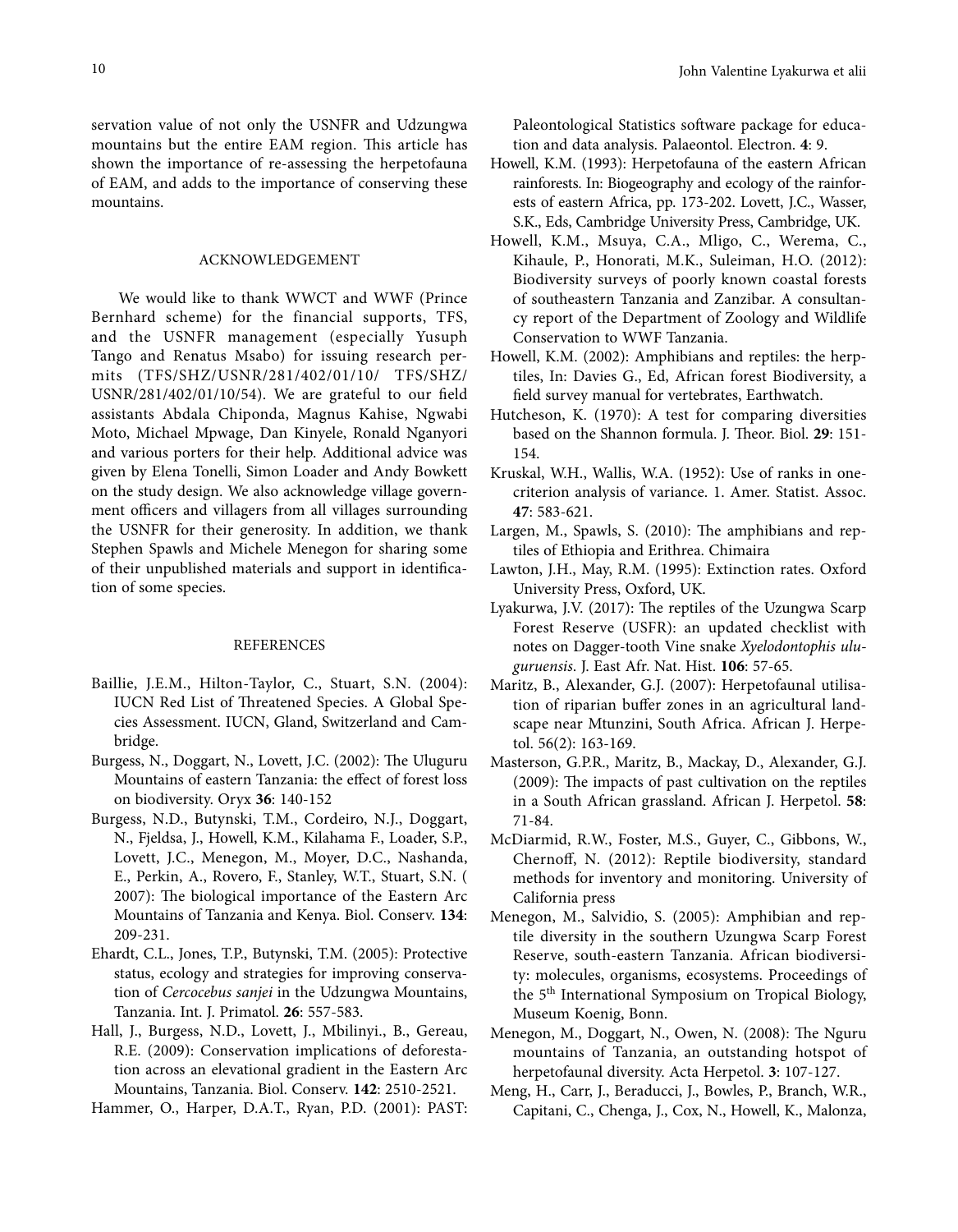P., Marchant, R., Mbilinyi, B., Mukama, K., Msuya, C., Platts, P.J., Safari, I., Spawls, S., Shennan-Farpon, Y., Wagner, P., Burgess, N.D. (2016): Tanzania's reptile biodiversity: distribution, threats and climate change vulnerability. Biol. Conserv. **204**: 72-82.

- Ndangalasi, H.J. (2005): Implications of Utilization of Non-timber Forest products in Mountain Ecosystems: A case study of Uzungwa Scarp and Njerera Forest Reserves, Tanzania. Unpublished doctoral dissertation, Department of Botany, University of Dar es Salaam.
- Ndangalasi, H.J., Bitariho, R., Dovie, D.B.K. (2007): Harvesting of non-timber forest products and implications for conservation in two montane forests of East Africa. Biol. Conserv. **134**: 242-250.
- Newmark, W.D (1998): Forest area, fragmentation, and loss in the Eastern Arc Mountains: implications for the conservation of Biological diversity. J. East Afr. Nat. Hist. **87**: 29-36.
- Newmark, W.D. (2002): Conserving biodiversity in East African Forests: A study of the Eastern Arc Mountains. Ecological studies 155. Springer
- Pimm, S.L., Jenkins, C.N., Abell, R., Brooks, T.M., Gittleman, J.L., Joppa, L.N., Raven, P.H., Roberts, C.M., Sexton, J.O. (2014): The biodiversity of species and their rates of extinction, distribution, and protection. Science **344**: 1246752.
- Platts, P.J., Burgess, N.D., Gereau, R.E., Lovett, J.C., Marshall, A.R., McClean, C.J., Pellikka, P.K.E., Swetnam, R.D., Marchant, R. (2011): Delimiting tropical mountain ecoregions for conservation. Environ. Conserv. **38**: 312-324.
- R Core Team. (2018): R: A language and environment for statistical computing. R Foundation for Statistical

Computing, Vienna, Austria. URL https://www.R-project.org/.

- Rovero, F., Mtui, A.S., Kitegile, A.S., Nielsen, M.R. (2012): Hunting or habitat degradation? Decline of primate populations in Udzungwa Mountains, Tanzania: An analysis of threats. Biol. Conserv. **146**: 89-96.
- Shangali, C.F., Mabula, C.K., Mmari, C. (1998): Biodiversity and human activities in the Udzungwa mountain forests, Tanzania. Ethnobotanical survey in the Uzungwa scarp forest reserve. Afr. Nat. Hist. **87**: 391-318.
- Spawls, S., Howell, K., Hinkel, H., Menegon, M. (2018): Field guide to East African reptiles. Bloomsbury.
- Spawls, S., Howell, K.M., Drewes, R.C., Ashe, J. (2004): Field Guide to the Reptiles of East Africa. A and C Black, London.
- Stanley, W.T., Kihaule, P.M, Howell K.M., Hutterer, R. (1988): Small mammals of the Eastern Arc Mountains, Tanzania. Afr. Nat. Hist. **87**: 91-100.
- Tolley, K.A., Alexander, G.J., Branch, W.R., Bowles, P., Maritz, B. (2016): Conservation status and threats for African reptiles. Biol. Conserv. **204**: 63-71.
- Tonelli, E., Bowkett, A.E., Menegon, M., Harris E.D., Marsden, S.J. (2017): Conserving hyper-endemic Uzungwa restricted amphibians. TAWIRI Conference Proceedings, Arusha, Tanzania.
- URT (United Republic of Tanzania) (2017): Uzungwa Scarp Nature Forest Reserve Management Plan, Ministry of natural resources and tourism.
- Zilihona, I., Shangali, C., Mabula, C.K., Hamisy, C. (1998): Human activities threatening the Biodiversity of Uzungwa scarp forest reserve-Tanzania. Afr. Nat. Hist. **87**: 319-326.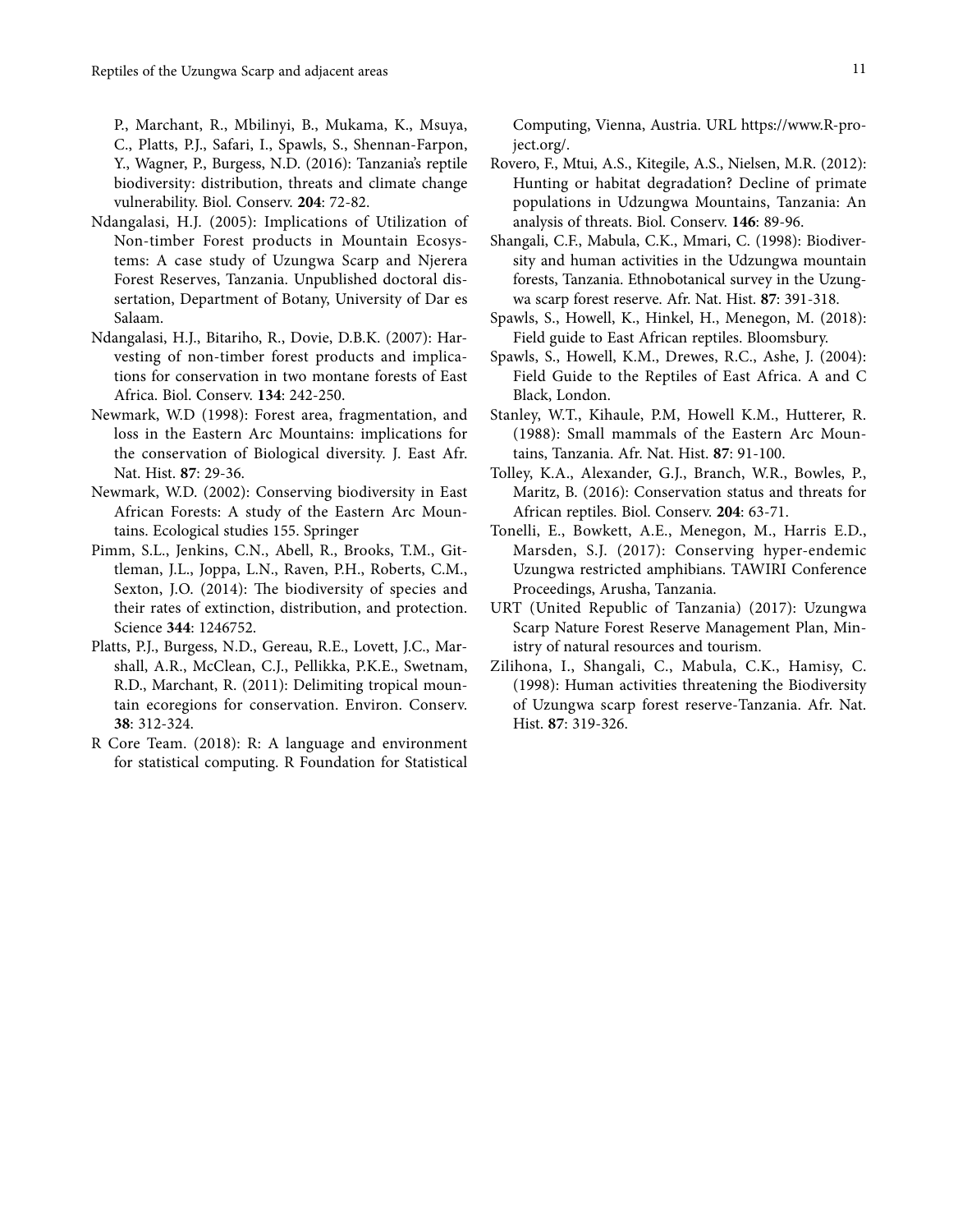## APPENDICES

**Appendix 1.** Reptile species, threat category, and endemism per families recorded in Uzungwa Scarp Nature Forest Reserve and surrounding areas. Note; \* = species that were recorded by Menegon and Salvidio 2005, \* = recorded by Menegon and Salvidio but not surely in USFNR (either from general bibliography or from surrounding villages);  $\ddot{=}$  = collected by Lyakurwa 2017 and not found by this study, Y = endemic,  $f =$  forest visitor,  $F =$  mainly forest,  $FF =$  strictly confined to forest.

| Species                                              | Voucher                                            | Low-<br>land | Sub-<br>mon-<br>tane | Mon-<br>tane | Farm-<br>land | Threat<br>category | Forest<br>depend-<br>ency | Endemic/<br>Near<br>endemic |
|------------------------------------------------------|----------------------------------------------------|--------------|----------------------|--------------|---------------|--------------------|---------------------------|-----------------------------|
| Agamidae                                             |                                                    |              |                      |              |               |                    |                           |                             |
| Agama mossambica Peters, 1854                        |                                                    | $\mathbf X$  |                      |              |               | LC                 |                           |                             |
| Chamaeleonidae                                       |                                                    |              |                      |              |               |                    |                           |                             |
| Kinyongia sp                                         | JVL 1709                                           |              | $\mathbf X$          |              |               | NT                 | FF                        | Y                           |
| Kinyongia oxyrhina (Klaver & Böhme, 1988)            |                                                    |              | $\mathbf X$          | $\mathbf X$  |               | NT                 | FF                        | Y                           |
| Rhampholeon moyeri Menegon, Salvidio & Tilbury, 2002 |                                                    |              | $\mathbf X$          | $\mathbf X$  |               | LC                 | FF                        | Y                           |
| Rieppeleon brevicaudatus (Matschie, 1892)            |                                                    | $\mathbf X$  | $\mathbf X$          |              |               | LC                 |                           |                             |
| Trioceros deremensis (Matschie, 1892)                | <b>JVL 1718</b>                                    |              | $\mathbf X$          |              |               | LC                 | FF                        | Y                           |
| Trioceros laterispinis (Loveridge, 1932) ®           |                                                    |              |                      |              |               | EN                 | F                         | Y                           |
| Trioceros tempeli (Tornier, 1899)                    |                                                    |              |                      | X            | $\mathbf X$   | LC                 | F                         | $\mathbf Y$                 |
| Trioceros werneri (Tornier, 1899)                    |                                                    |              |                      | $\mathbf X$  | $\mathbf X$   | LC                 | F                         | Y                           |
| <b>GEKKONIDAE</b>                                    |                                                    |              |                      |              |               |                    |                           |                             |
| Cnemaspis cf dickersonae (Schmidt, 1919)             | JVL 1735, JVL<br>1733, JVL 1733                    |              | X                    |              |               | LC                 |                           |                             |
| Cnemaspis uzungwae Perret, 1986                      | JVL 1712                                           | Χ            | X                    |              |               | VU                 | FF                        | Y                           |
| Hemidactylus mabouia (Moreau de Jonnès, 1818)        | JVL 1724                                           | X            |                      |              |               | LC                 |                           |                             |
| Hemidactylus platycephalus Peters, 1854              | JVL 1725                                           | X            |                      |              |               | LC                 |                           |                             |
| Hemidactylus sp                                      | JVL 1723                                           | Χ            |                      |              |               |                    |                           |                             |
| Lygodactylus capensis (Smith, 1849)                  |                                                    | X            |                      |              | X             | LC                 |                           |                             |
| Lygodactylus cf angularis Günther, 1893              | JVL 1701,                                          | X            | X                    |              | X             | LC                 |                           |                             |
| Lygodactylus grotei Sternfeld, 1911                  |                                                    | Χ            |                      |              | X             | LC                 |                           |                             |
| Urocotyledon wolterstorffi (Tornier, 1900)           | JVL 1737, JVL 1722                                 | X            | X                    |              |               | VU                 | FF                        | Υ                           |
| Gerrhosauridae                                       |                                                    |              |                      |              |               |                    |                           |                             |
| Broadleysaurus major (Duméril, 1851)                 | <b>JVL 1727</b>                                    |              |                      |              | X             | LC                 |                           |                             |
|                                                      | Opportunistic in lowland farms                     |              |                      |              |               |                    |                           |                             |
| Scincidae                                            |                                                    |              |                      |              |               |                    |                           |                             |
| Leptosiaphos kilimensis (Stejneger, 1891)            | JVL 1707, JVL 1706                                 |              | X                    |              |               | LC                 |                           |                             |
| Melanoseps loveridgei Brygoo & Roux-Estève, 1982 *   |                                                    |              |                      |              |               | LC                 |                           |                             |
|                                                      | JVL 1710, JVL                                      |              |                      |              |               |                    |                           |                             |
| Melanoseps uzungwensis Loveridge, 1942               | 1711, JVL 1731,<br>JVL 1732, JVL<br>1731, JVL 1732 | X            | X                    |              |               | EN                 | FF                        | Y                           |
| Mochlus afer (Peters, 1854)                          | JVL 1715, JVL 1716                                 |              | X                    |              |               | LC                 |                           |                             |
| Mochlus sp                                           | JVL 1719                                           | X            |                      |              |               |                    |                           |                             |
| Scelotes uluguruensis Barbour & Loveridge, 1928 *    |                                                    |              |                      |              |               | VU                 | FF                        | Y                           |
| Trachylepis maculilabris (Gray, 1845)                | JVL 1719                                           | $\mathbf X$  | $\mathbf X$          |              |               | $_{\rm LC}$        |                           |                             |
| Trachylepis striata (Peters, 1844)                   |                                                    | X            |                      |              |               | LC                 |                           |                             |
| Trachylepis varia (Peters, 1867)                     |                                                    |              | X                    | X            | $\mathbf X$   | $_{\rm LC}$        |                           |                             |
| Varanidae                                            |                                                    |              |                      |              |               |                    |                           |                             |
| Varanus niloticus (Linnaeus, 1766)                   |                                                    | X            |                      |              |               | LC                 |                           |                             |
| Atractaspidae                                        |                                                    |              |                      |              |               |                    |                           |                             |
| Aparallactus sp                                      | JVL 1729, JVL 1721                                 | X            | $\mathbf X$          |              |               |                    |                           |                             |
| Atractaspis aterrima Günther, 1863                   | JVL 1708, JVL 1720                                 | $\mathbf X$  | $\mathbf X$          |              |               | LC                 |                           |                             |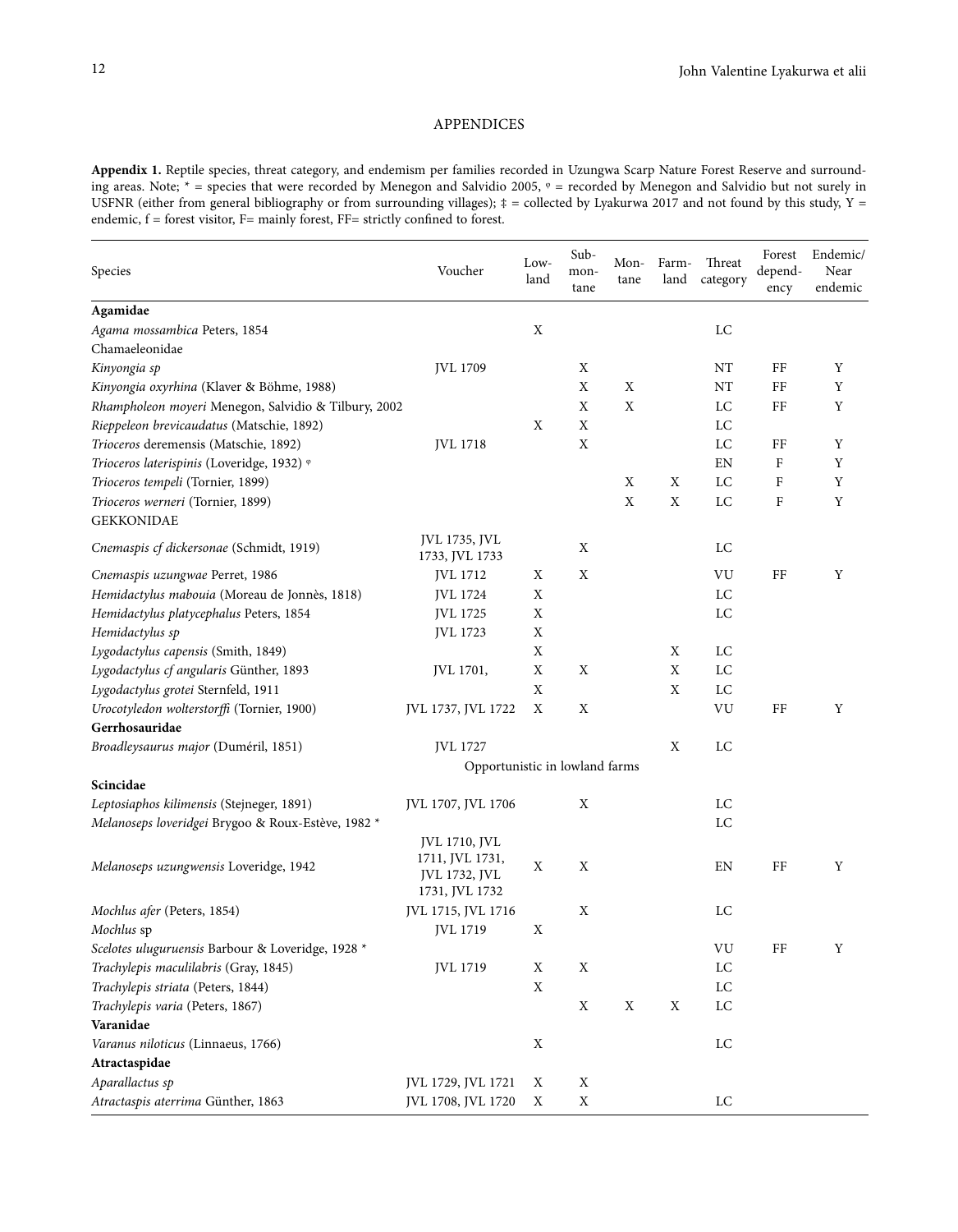| Species                                                | Voucher                      | Low-<br>land | Sub-<br>mon-<br>tane | Mon-<br>tane | Farm-<br>land | Threat<br>category | Forest<br>depend-<br>ency | Endemic/<br>Near<br>endemic |
|--------------------------------------------------------|------------------------------|--------------|----------------------|--------------|---------------|--------------------|---------------------------|-----------------------------|
| Colubridae                                             |                              |              |                      |              |               |                    |                           |                             |
| Boaedon fuliginosus (Boie, 1827)                       |                              | X            |                      | Χ            | Χ             | LC                 |                           |                             |
| Crotaphopeltis tornieri (Werner, 1908)                 |                              |              | X                    |              |               | LC                 | FF                        | Y                           |
| Dasypeltis medici Bianconi, 1859 *                     |                              |              |                      |              |               | LC                 |                           |                             |
| Dipsadoboa werneri (Boulenger, 1897) *                 |                              |              |                      |              |               | NT                 | FF                        | Υ                           |
| Philothamnus hoplogaster (Günther, 1863)               | <b>JVL 1703</b>              | X            | X                    | X            | X             | LC                 |                           |                             |
| Philothamnus macrops (Boulenger, 1895)                 |                              | X            | X                    |              |               | LC                 | $\rm F$                   | Y                           |
| Philothamnus punctatus Peters, 1867                    |                              |              | X                    |              |               | LC                 |                           |                             |
| Philothamnus semivariegatus (Smith, 1840) ®            |                              |              |                      |              |               | LC                 |                           |                             |
| Telescopus semiannulatus Smith, 1849                   |                              | X            |                      |              |               | LC                 |                           |                             |
| Thelotornis kirtlandii (Hallowell, 1844) *             |                              |              |                      |              |               | LC                 |                           |                             |
| Thelotornis mossambicanus (Bocage, 1895)               |                              | X            | X                    |              |               | LC                 |                           |                             |
| Xyelodontophis uluguruensis Broadley & Wallach, 2002 ‡ |                              |              |                      |              |               | EN                 | FF                        | Y                           |
| Elapidae                                               |                              |              |                      |              |               |                    |                           |                             |
| Dendroaspis angusticeps (Smith, 1849)                  |                              | X            |                      |              |               | LC                 |                           |                             |
| Naja cf melanoleuca Hallowell, 1857                    |                              | X            | X                    |              |               | LC                 |                           |                             |
| Lamprophiidae                                          |                              |              |                      |              |               |                    |                           |                             |
| Gonionotophis nyassae (Günther, 1888)                  | JVL 1724                     | X            |                      |              |               | LC                 |                           |                             |
| Lycodonomorphus whytii (Boulenger, 1897)               | JVL 1713                     |              |                      | X            | Χ             | LC                 |                           |                             |
| Lycophidion uzungwense Loveridge, 1932                 |                              |              |                      |              | X             | LC                 | $\mathbf F$               | Y                           |
| Natricidae                                             |                              |              |                      |              |               |                    |                           |                             |
| Natriciteres variegata (PETERS, 1861) <sup>†</sup>     |                              |              |                      |              |               | LC                 |                           |                             |
| Psammophiidae                                          |                              |              |                      |              |               |                    |                           |                             |
| Psammophis tanganicus Loveridge, 1940                  |                              | X            |                      |              |               | LC                 |                           |                             |
| Psammophylax variabilis Günther, 1893                  | JVL 1704,<br><b>JVL 1705</b> |              | X                    | X            | LC            |                    |                           |                             |
| Pseudoxyrhophiidae                                     |                              |              |                      |              |               |                    |                           |                             |
| Buhoma procterae (Loveridge, 1922) Ť                   |                              |              |                      |              |               | VU                 | FF                        | Y                           |
| Duberria lutrix (Linnaeus, 1758)                       |                              |              |                      | X            |               | LC                 |                           |                             |
| Pythonidae                                             |                              |              |                      |              |               |                    |                           |                             |
| Python natalensis Smith, 1840 ‡                        |                              |              |                      |              |               | LC                 |                           |                             |
| Typhlopidae                                            |                              |              |                      |              |               |                    |                           |                             |
| Afrotyphlops nigrocandidus (Broadley & Wallach, 2000)  | JVL 1702                     |              | X                    |              | X             | VU                 | FF                        | Y                           |
| Viperidae                                              |                              |              |                      |              |               |                    |                           |                             |
| Atheris barbouri Loveridge, 1930 <sup>®</sup>          |                              |              |                      |              |               | VU                 | F                         | Y                           |
| Atheris ceratophora Werner, 1896                       |                              |              | X                    | X            |               | VU                 | ${\bf F}$                 | Y                           |
| Bitis arietans Merrem, 1820 ®                          |                              |              |                      |              |               | LC                 |                           |                             |
| Bitis gabonica Duméril, Bibron & Duméril, 1854 %       |                              |              |                      |              |               | VU                 |                           |                             |
| Causus defilippii (Jan, 1863) ®                        |                              |              |                      |              |               | LC                 |                           |                             |